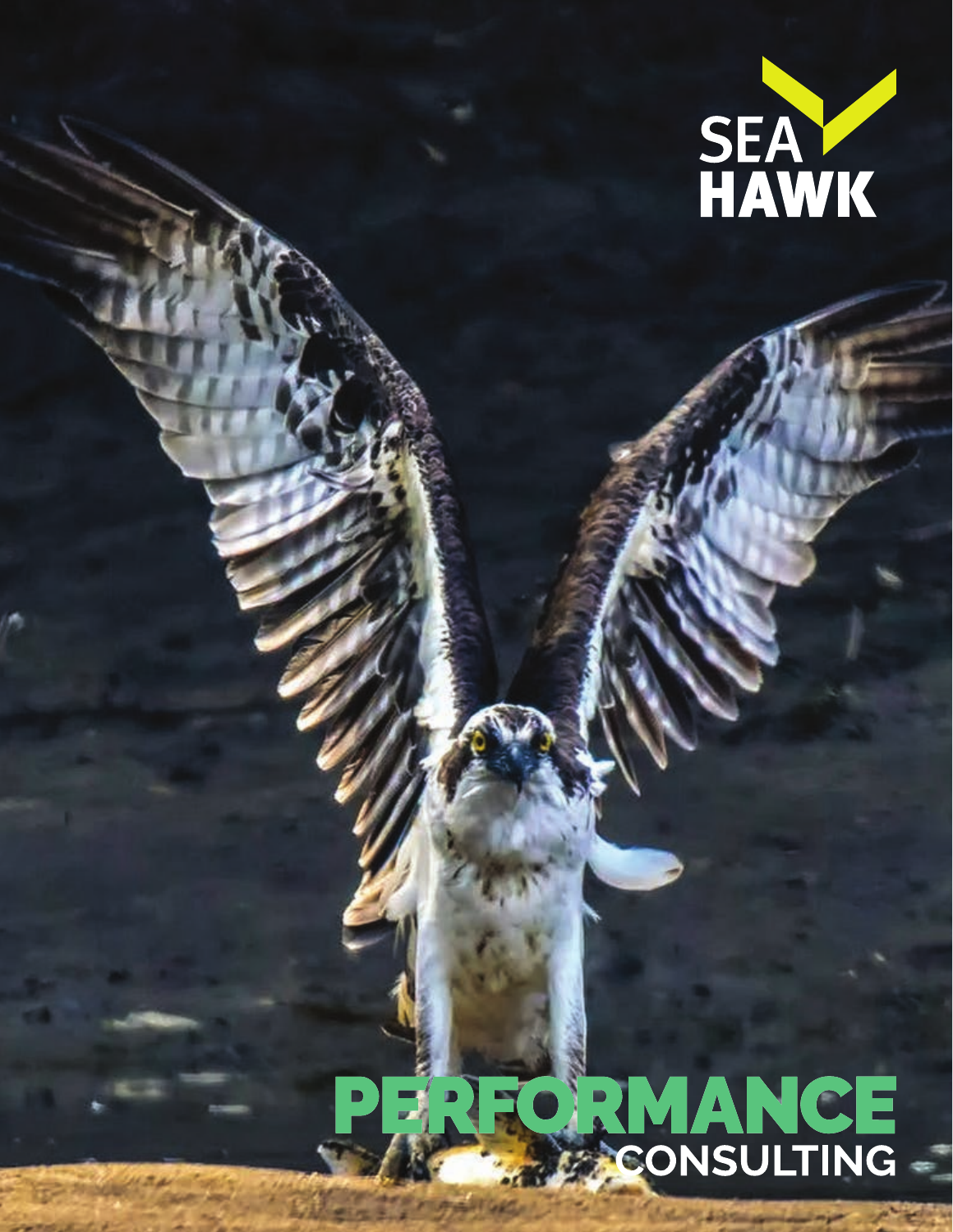#### **SEA HAWK EVALTOOL**



**SEA HAWK** is excited to announce the development of a standardized Evaluation Tool for the fire service in Canada.

The fire service is facing more challenges than ever before, policies, training demands, OH&S, HR requirements, recruitment, budgets, maintenance, and infrastructure. Our team of experienced fire service leaders are here to help.

The **SEA HAWK** PERFORMANCE Evaluation Tool leaves Cities, Municipalities and First Nations with an actual roadmap and framework to identify what they are doing right, and where there is some room for improvement. The fire service, administration, and councils can then work together with **SEA HAWK** to find solutions to their challenges, based on individual provincial requirements, recommendations and best practices.

You can feel confident you will be receiving the best options for your fire service. Industry leaders in fire service Administration, Operations, Health & Safety, Training, and Infrastructure have been brought under one roof to provide you with the best possible solutions to your fire service challenges.

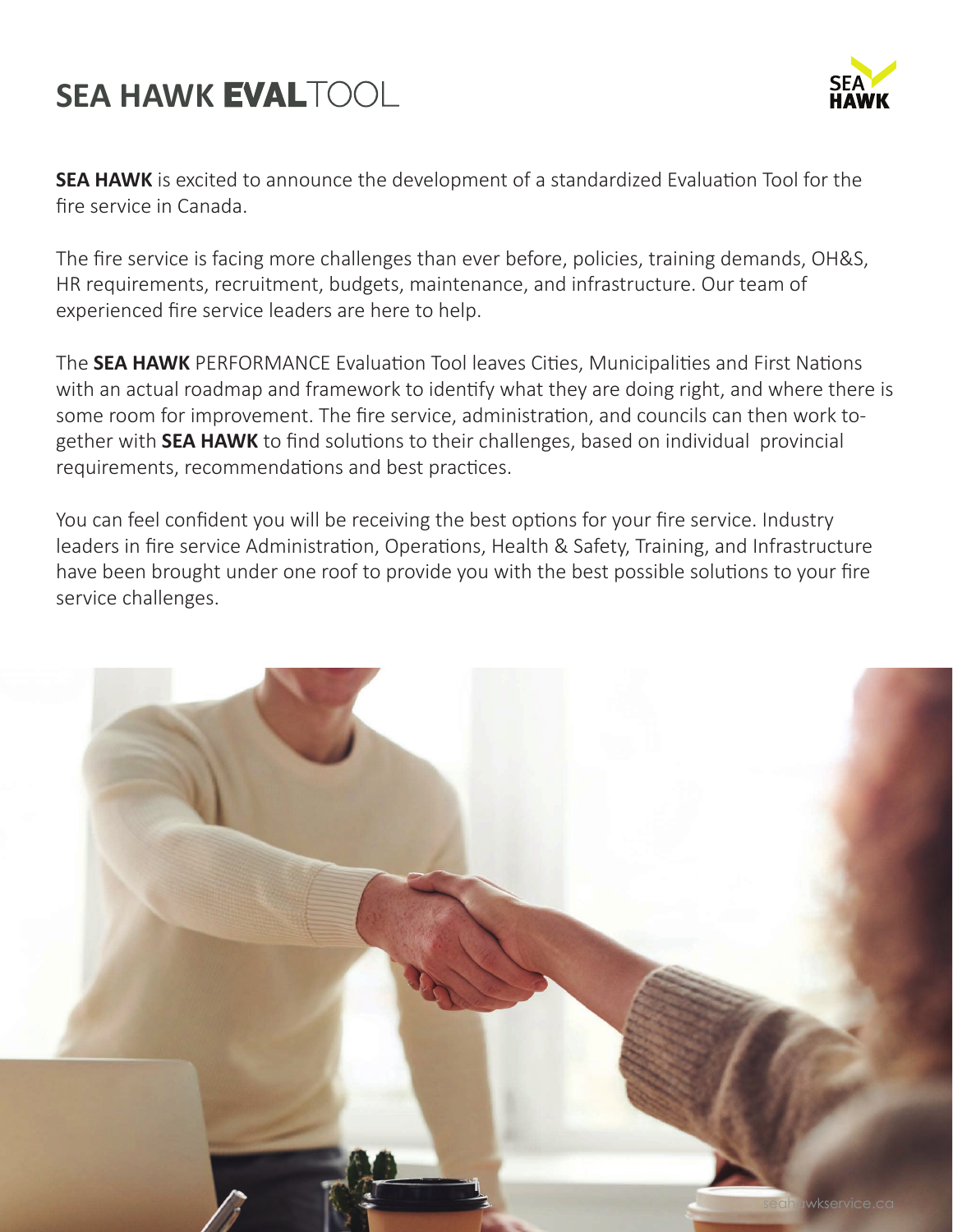## How Did The EVALTOOL Come About?



**SEA HAWK** recognized that Fire Departments across Canada were struggling in many areas. We recognized that most Fire Departments we talked to were doing a great job "Operationally" for their Communities and most of them also had a fairly decent Training Plan in place for their Firefighters.

The area where almost everyone was struggling was their Administration, Health & Safety and their Infrastructure. When we dug into this, the most common response we received from the Fire Chiefs and Officers was that they simply did not know where to start with regards to fixing these challenges.

With this information, the direction for the Evaluation Tool became very clear, build a Fire Dept Minimum Standards Evaluation. The Evaluation Tool would need to give Communities, Municipalities and First Nations an actual roadmap and framework to identify what their Fire Depts are doing well and where there might be some room for improvement. Pretty easy right? Well, 1700 hours later, after searching to the bottom of hundreds of rabbit holes, we are excited to say, we have completed the Evaluation Tool.

We are also excited to announce that the Pilot Project was successful completed for the Carman Dufferin Fire Dept in December 2019.

#### **What Are The Components Of The EVALTOOL?**

The Evaluation Tool looks at the five (5) categories that make up every Fire Department in Canada

| 1: ADMINISTRATION                                | <b>2: OPERATIONS</b> |
|--------------------------------------------------|----------------------|
| 3: HEALTH & SAFETY.                              | <b>4: TRAINING</b>   |
| 5: INFRASTRUCTURE (APPARATUS/FIREHALL/EQUIPMENT) |                      |

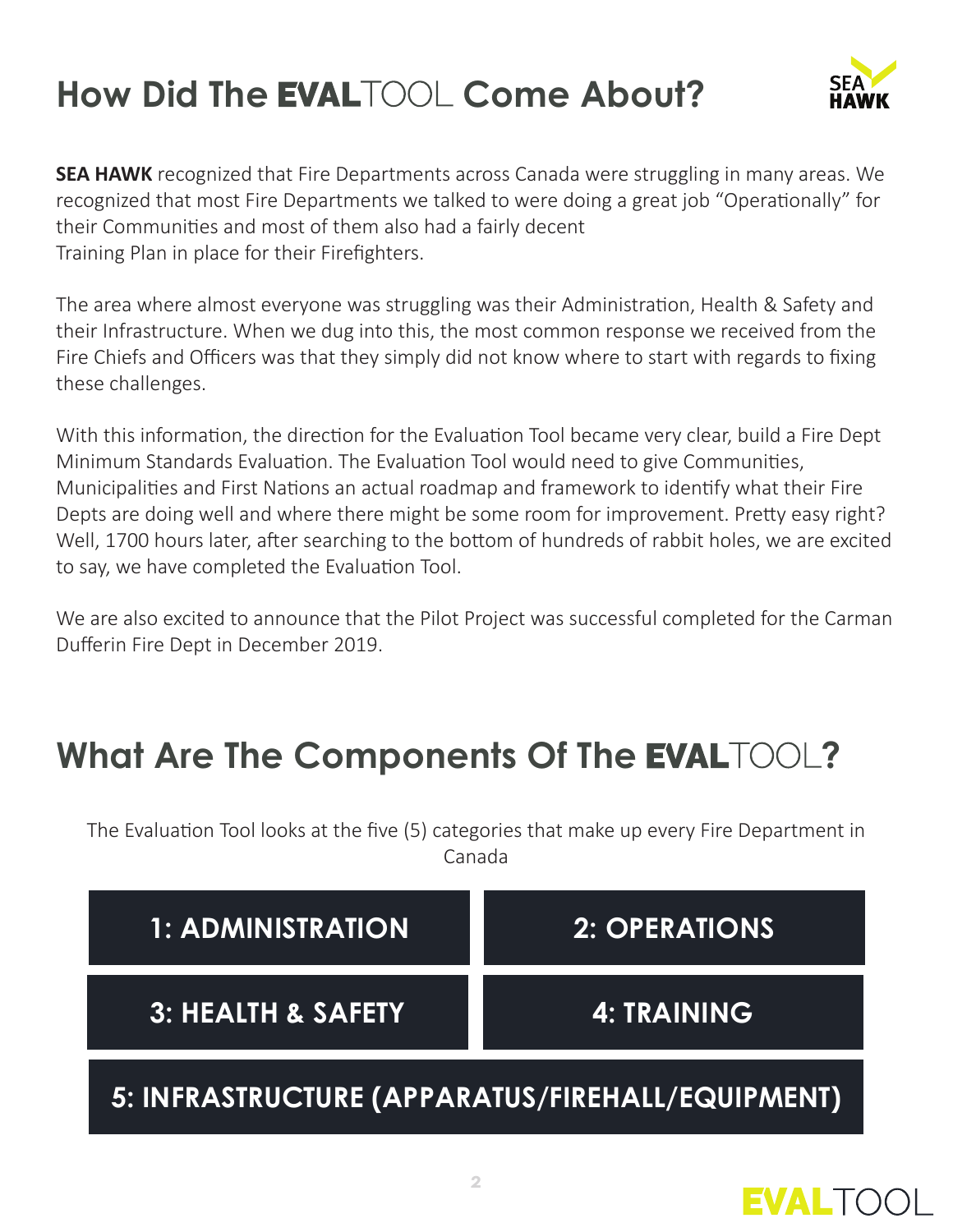### **How Do We Complete The EVALTOOL?**



Our **SEA HAWK** Evaluators will dig into the five (5) categories of your Fire Department. This is done through three (3) different processes.



In each of the three (3) processes, the Evaluation Tool applies the information that is collected against the following bench marks:

- Best Practices based on Canadian fire service information, examples, ideas
	- implemented if required by fire service staff
- Recommendations based on NFPA, IFSTA
	- considered by all levels
	- implemented if decided
- Requirements (Laws)

 – based on Occupational Health & Safety, Dept of Transportation, MGA standards, laws, requirements, codes

- implemented by all levels
- non-negotiable minimum levels

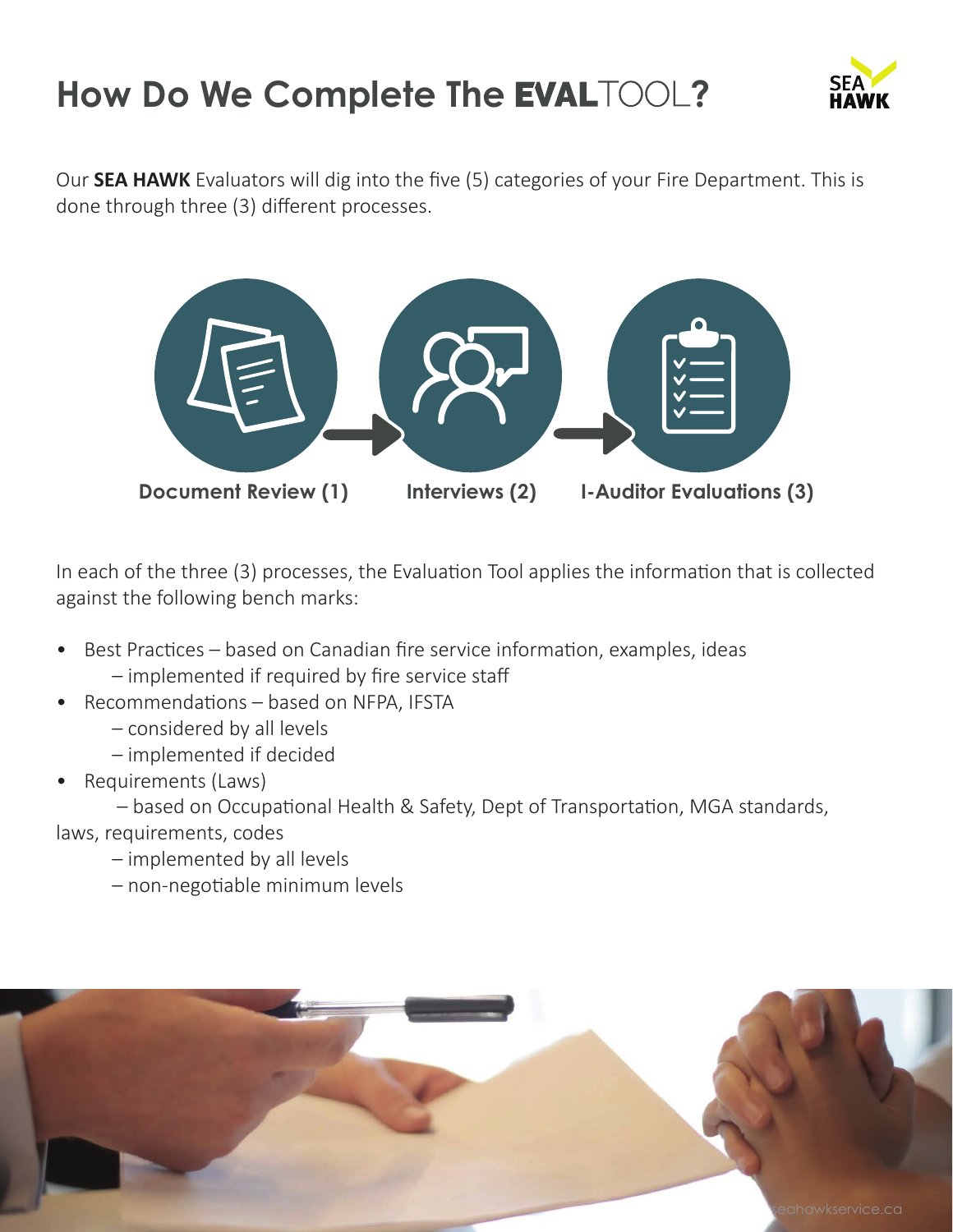

#### **Document Review (1)**

First off, we do a full Document Review of all your Fire Dept paperwork. From the Fire Dept Bylaw, to the Health & Safety Policies, to the Equipment Checklists.

All the documents and paperwork that are used on a daily, monthly and annual basis for each of the five (5) Fire Dept Categories is evaluated against Best Practices, Recommendations and Requirements (Laws). Some examples of documents that are reviewed are listed below:

- Fire Service Bylaw(s)
- Fire Service Levels of Service document
- Fire Service Policies
- Fire Service SOG's (SOP's, Procedures)
- Fire Service organizational chart
- Mutual aid/automatic aid/911/dispatch agreements
- Health and Safety Policy
- Health and Safety Manual
- Health and Safety reporting documents
- Current list of fire service staff and contact information
- Current list of apparatus
- Maintenance and testing documents
- Call out sheets, multi year stats (members attending, types of calls, locations)
- Training documents and plans
- Lesson plans
- Training schedule
- Operational and capital budgets
- Fire Service database
- Fire prevention inspections / investigations / prevention program
- Area of responsibility map / fire service site layout map
- Fire service inventory

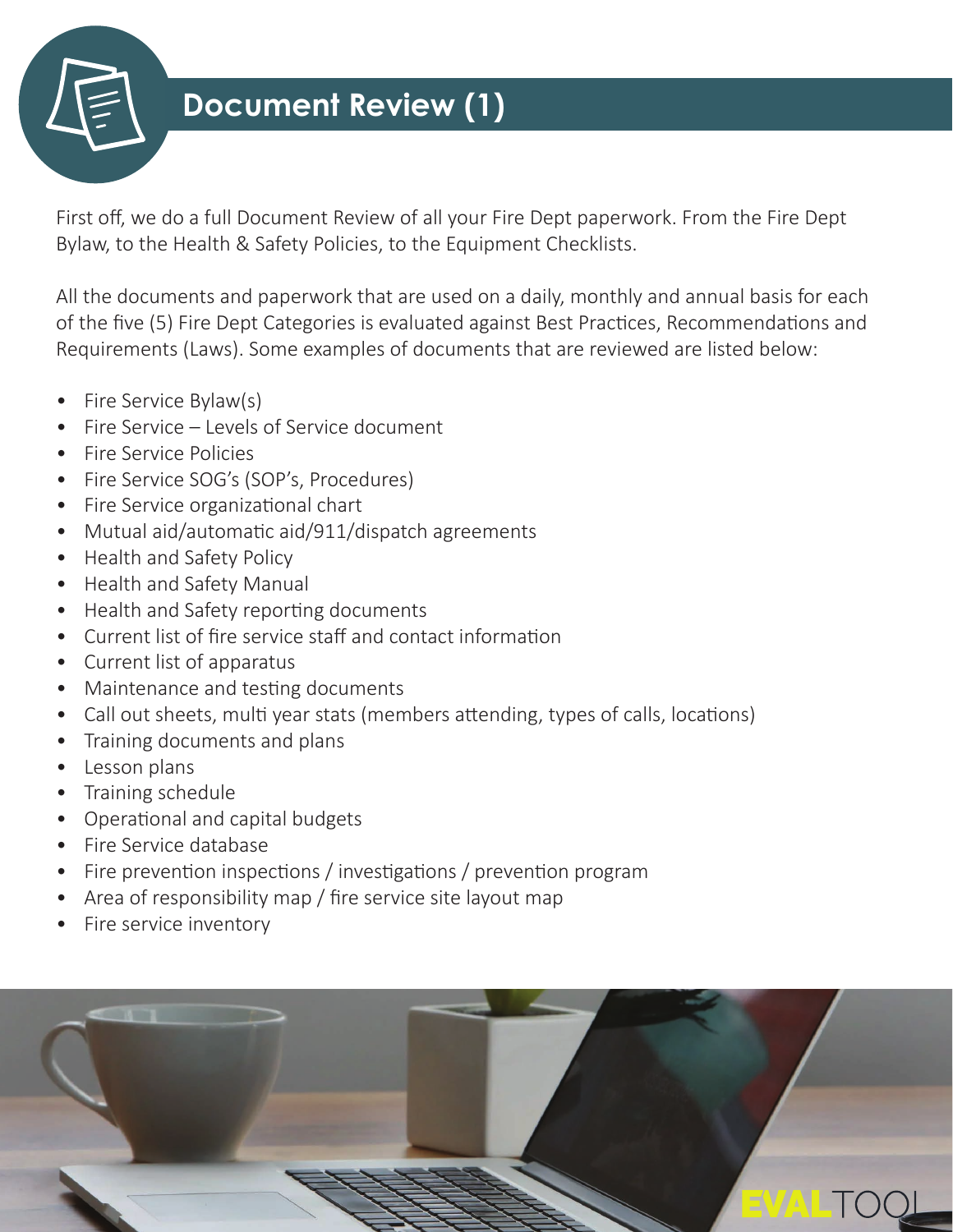**Interviews (2)**

Next, we set up interviews with a percentage of your firefighters, fire officers, fire chief and the administration. During these interviews we will ask predetermined questions that are relevant at each level. These answers give us insight into the Fire Dept Communication, Firefighter Understanding and Fire Dept Procedures that are used within your Fire Service.

#### **I-Auditor Evaluations (3)**

Lastly, we perform evaluations on key Fire Dept components using our newly developed I-Auditor Program. Each of the items listed below is compared against Levels of Service, Policies, Standard Operating Guidelines, Staffing and Infrastructure.

- Apparatus Evaluation
- Fire Hall / Training Center Evaluation
- Fire Equipment Evaluation
- Community Hazard Evaluation

The Evaluation Tool uses the data collected and the interviews to assist the Fire Service by providing a road map which outlines minimum requirements for their area, province, territory or first nation community. This framework helps the fire service know what they are doing well and what they should continue to do. It also identifies areas that require improvement and opens discussions about recommendations for future consideration.

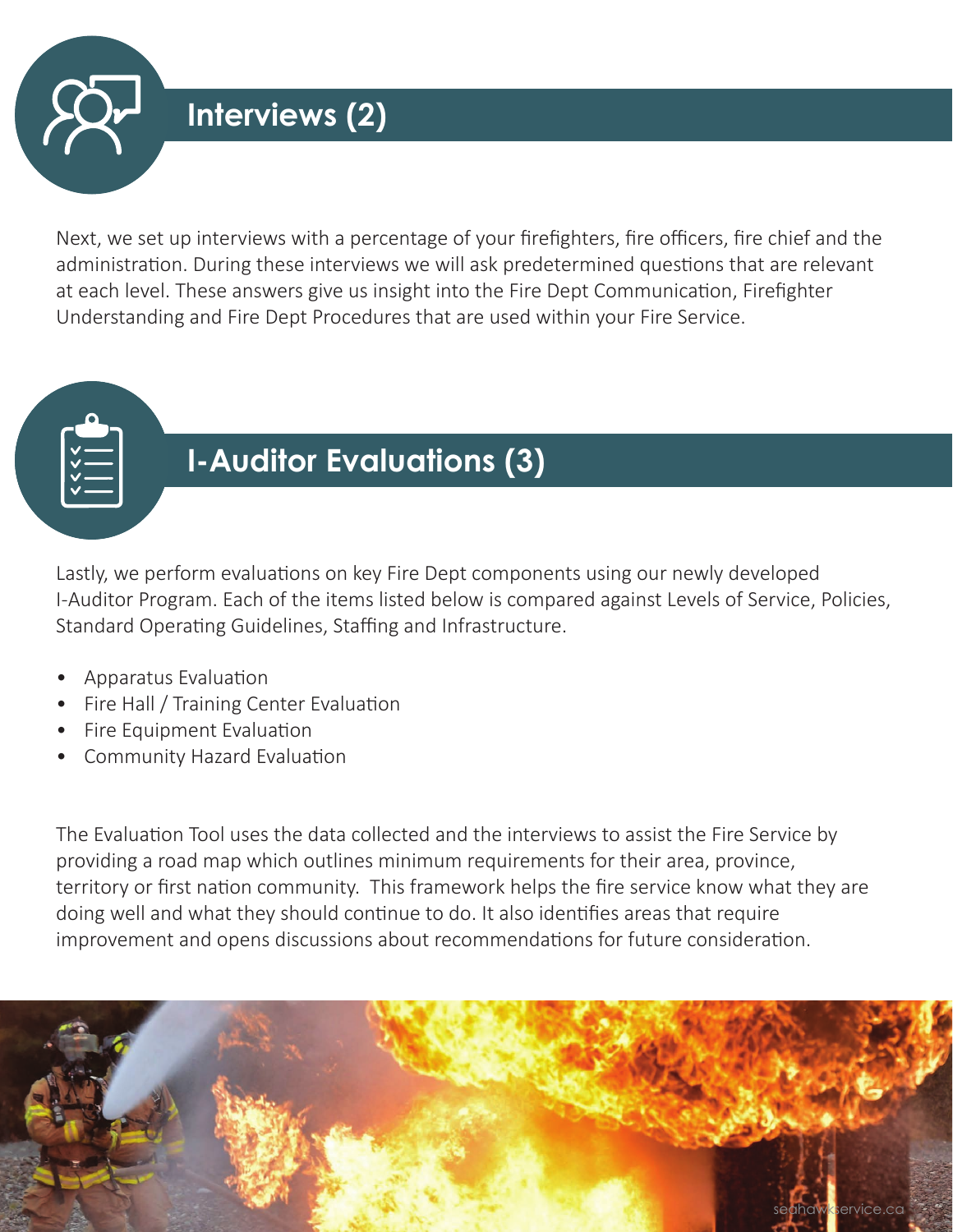## **What Are The Deliverables?**



The conclusion of the Eval Tool will include the following deliverables. These deliverables are sent to the Fire Chief and the CAO. If requested, the **SEA HAWK** Team will attend a Council Meeting with the Fire Chief and CAO and present the Executive Summary to Council and answer any questions.

- Executive Summary
- Fire Service Vision
- Community Hazard Assessment
- Evaluation Tool Report For each of the (5) five categories, all of the requirements, recommendations, and best practices will be clearly listed.
- Action Plan-"backup" documentation for all "requirements" that are listed for each of (5) five categories. (ie, OH&S regulations, DOT regulations)
- All Assessment Reports for the apparatus, equipment, firehalls and training centers
- Summary of all interviews
- Level of Service Document
- Sample Documents

All of this represents "The Plan" and a path forward for your Fire Service.

### **Who Does The Evaluation?**

### **Jamie Coutts**

#### **Ben Vanderzwaag**

Consultant – **SEA HAWK** jamie.coutts@seahawkservice.ca 780-919-7311

General Manager – **SEA HAWK** ben.vanderzwaag@seahawkservice.ca 888-791-4210

#### Thank you for your interest in the SEA HAWK EVALTOOL. Please reach out to **Jamie or Ben if you have any questions.**